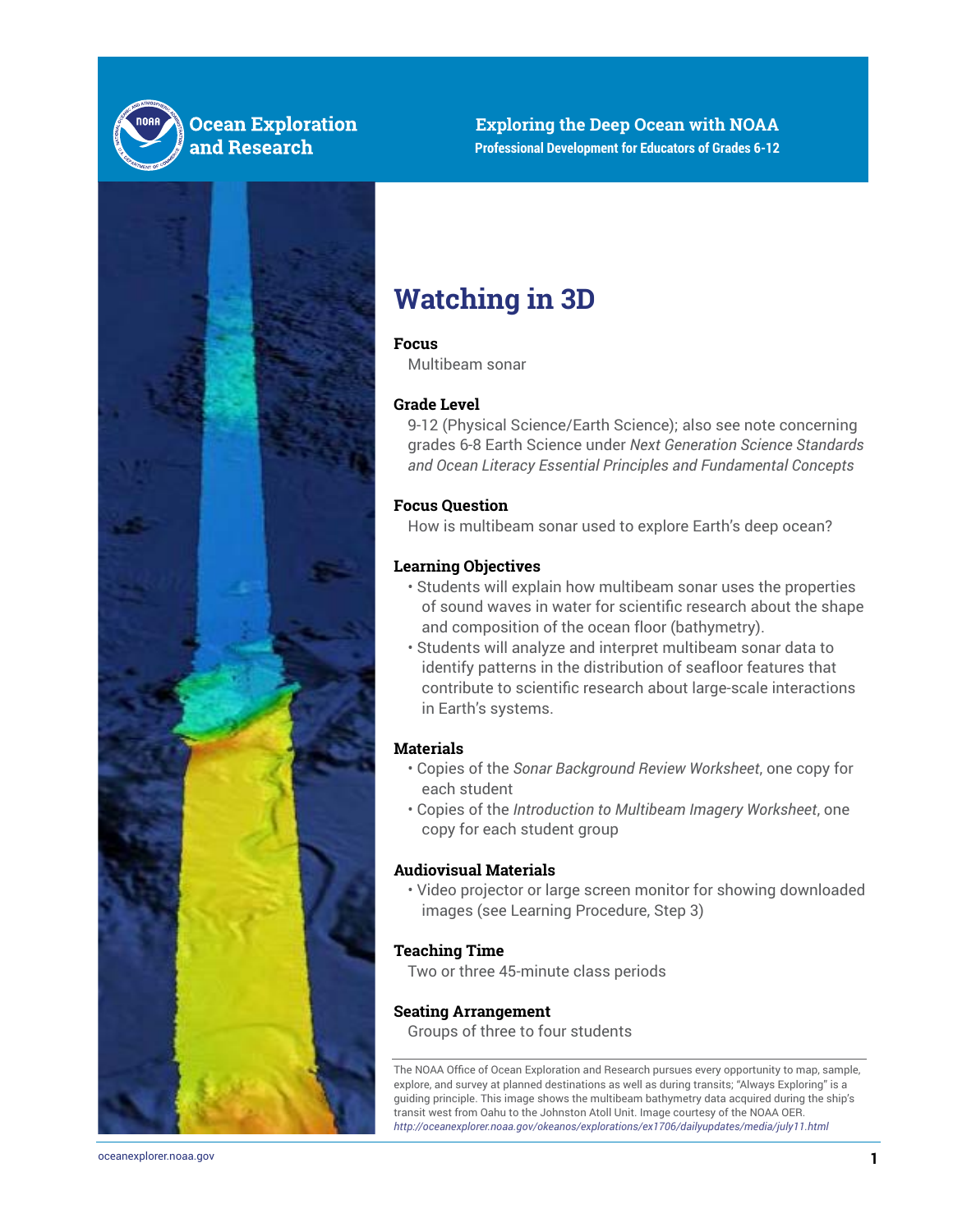

A multibeam sonar image of the Kawio Barat submarine volcano as viewed in iView4D software and using data collected during the INDEX-SATAL 2010 **Expedition** 



Mapping personnel on the Discovering the Deep: Exploring Remote Pacific MPAs expedition (L to R): Mapping Lead Derek Sowers, Watch Lead Jason Meyer, and Survey Technician Charles Wilkins. Image courtesy of the NOAA Office of Ocean Exploration and Research, Discovering the Deep: Exploring Remote Pacific MPAs.

*[http://oceanexplorer.noaa.gov/okeanos/explorations](http://oceanexplorer.noaa.gov/okeanos/explorations/ex1703/logs/mar11/welcome.html) [/ex1703/logs/mar11/welcome.html](http://oceanexplorer.noaa.gov/okeanos/explorations/ex1703/logs/mar11/welcome.html)*

## **Maximum Number of Students**

30

## **Key Words and Concepts**

Ocean Exploration *Okeanos Explorer* Bathymetric map Multibeam sonar

### **Background Information**

Multibeam sonar is one of the most powerful tools available for modern deep-sea exploration, and can create high-resolution maps, three dimensional models, or even "fly-through" videos that simulate a trip across the area being mapped. For more information about multibeam sonar, please see the *Introduction to Multibeam Sonar.*

An important technique for studying multibeam images uses a three-dimensional data visualization system called Fledermaus (which is the German word for "bat," and is pronounced "FLEEder-mouse"). This lesson introduces students to multibeam sonar technology and simple analysis of multibeam data using free viewing software for multibeam imagery in the Fledermaus file format. As the NOAA Ship *Okeanos Explorer* and other ships of exploration continue exploring/investigating Earth's deep ocean, students will have additional opportunities to apply their analytic skills to investigate new multibeam images.

## **Learning Procedure**

- 1. To prepare for this lesson:
	- a) Review *Ocean Mapping: An Essential Part of Ocean Exploration* by Derek Sowers, Jason Meyer, and Charles Wilkins *[http://](http://oceanexplorer.noaa.gov/okeanos/explorations/ex1703/logs/mar11/welcome.html) [oceanexplorer.noaa.gov/okeanos/explorations/ex1703/logs](http://oceanexplorer.noaa.gov/okeanos/explorations/ex1703/logs/mar11/welcome.html) [/mar11/welcome.html](http://oceanexplorer.noaa.gov/okeanos/explorations/ex1703/logs/mar11/welcome.html)*.
	- b) Review *Introduction to Ships of Exploration and Their Strategy for Ocean Exploration [http://oceanexplorer.noaa.gov](http://oceanexplorer.noaa.gov/okeanos/edu/collection/media/hdwe-StrategyBkgnd.pdf) [/okeanos/edu/collection/media/hdwe-StrategyBkgnd.pdf](http://oceanexplorer.noaa.gov/okeanos/edu/collection/media/hdwe-StrategyBkgnd.pdf)*, and *Introduction to Multibeam Sonar [http://oceanexplorer.noaa.gov](http://oceanexplorer.noaa.gov/okeanos/edu/collection/media/hdwe-MMBkgnd.pdf) [/okeanos/edu/collection/media/hdwe-MMBkgnd.pdf](http://oceanexplorer.noaa.gov/okeanos/edu/collection/media/hdwe-MMBkgnd.pdf)*.
	- c) If desired, download images to accompany discussions in Step 2. You may also want to download this "before and after" image to illustrate the capabilities of multibeam sonar:
		- *[http://oceanexplorer.noaa.gov/okeanos/explorations/10index](http://oceanexplorer.noaa.gov/okeanos/explorations/10index/background/hires/em302_before_after_hires.jpg) [/background/hires/em302\\_before\\_after\\_hires.jpg](http://oceanexplorer.noaa.gov/okeanos/explorations/10index/background/hires/em302_before_after_hires.jpg)*, and *[http://oceanexplorer.noaa.gov/okeanos/explorations/ex1703](http://oceanexplorer.noaa.gov/okeanos/explorations/ex1703/logs/mar11/welcome.html)*

*[/logs/mar11/welcome.html](http://oceanexplorer.noaa.gov/okeanos/explorations/ex1703/logs/mar11/welcome.html)*, as well as the following animation to accompany discussions in Step 3:

- *[http://oceanexplorer.noaa.gov/okeanos/media/movies/ex](http://oceanexplorer.noaa.gov/okeanos/media/movies/ex_podcast_video.html) [\\_podcast\\_video.html](http://oceanexplorer.noaa.gov/okeanos/media/movies/ex_podcast_video.html)*
- d) Review background information on multibeam sonar technology and questions on the *Sonar Background Review*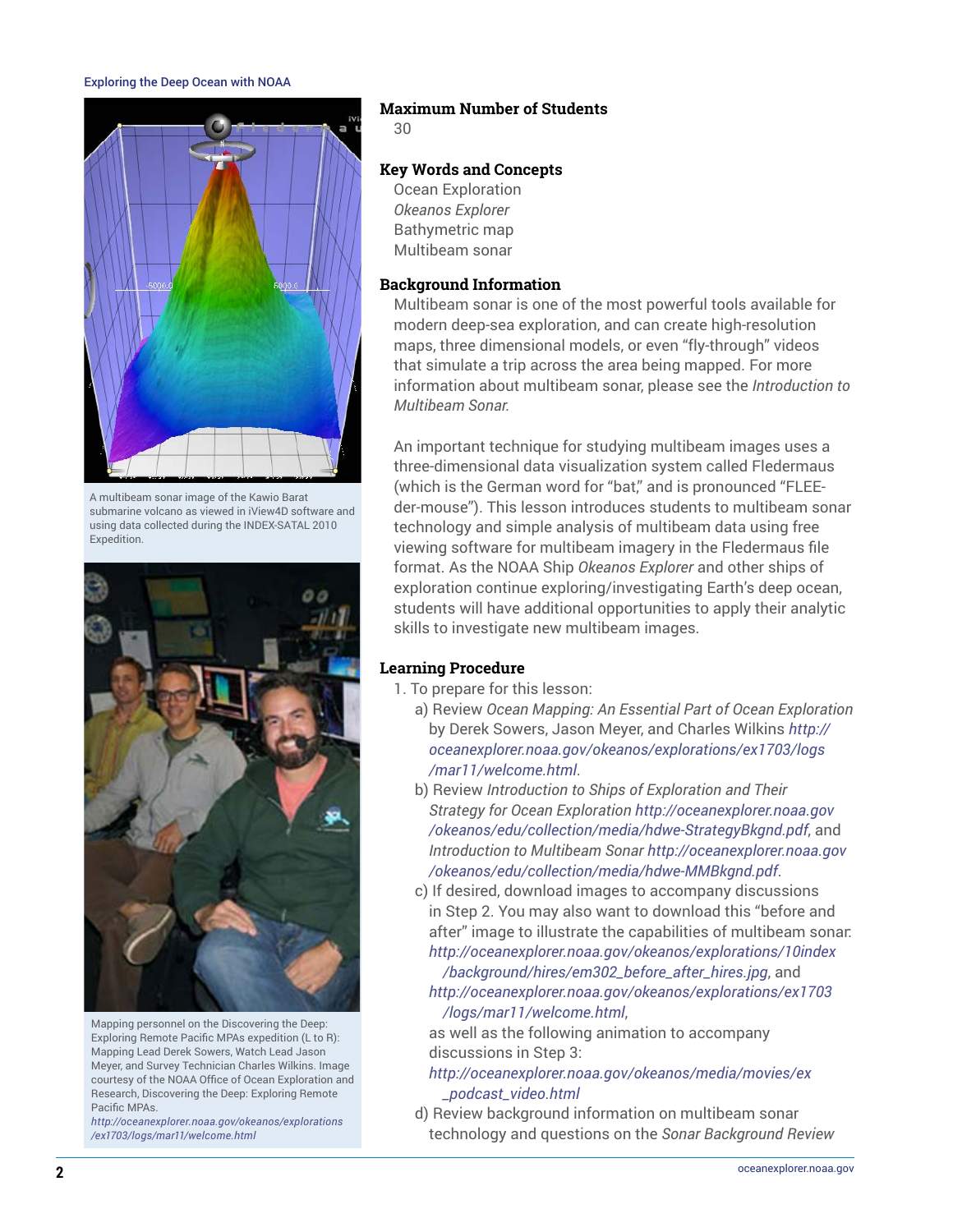

and *Introduction to Multibeam Imagery Worksheets* and make copies of *Sonar Background Review Worksheet* for each student, and copies of *Introduction to Multibeam Imagery Worksheet* for each student group.

e) Download the iView4D software from *[http://www.qps.nl](http://www.qps.nl/display/main/download) [/display/main/download](http://www.qps.nl/display/main/download)*. You will need to fill in the contact form, then select the version appropriate to your operating system (Windows, Mac, and Linux versions are available; this download may take some time, so plan ahead!); download the data file **INDEX2010\_mb\_1.sd** from *[http://oceanexplorer.noaa.gov/okeanos/edu/resources/media](http://oceanexplorer.noaa.gov/okeanos/edu/resources/media/INDEX2010_mb_1.sd) [/INDEX2010\\_mb\\_1.sd](http://oceanexplorer.noaa.gov/okeanos/edu/resources/media/INDEX2010_mb_1.sd)*;

and install these on computers that students will be using to complete the *Worksheet* activity. Alternatively, you may have students download these resources onto their own computers.

2. Provide each student with a copy of the *Sonar Background Review Worksheet* as homework in preparation for the remainder of this lesson.

This "before and after" image provides a glimpse of *Okeanos Explorer*'s EM302 mapping system capabilities in deep water. The top image shows what we previously knew about the seafloor terrain in the southern Mariana region from satellite altimetry data. The bottom image includes an overlay of the information provided by the ship's EM302 multibeam system. Image courtesy NOAA Office of Ocean Exploration and Research.

*[http://oceanexplorer.noaa.gov/okeanos/explorations](http://oceanexplorer.noaa.gov/okeanos/explorations/10index/background/hires/em302_before_after_hires.jpg) [/10index/background/hires/em302\\_before\\_after\\_hires.jpg](http://oceanexplorer.noaa.gov/okeanos/explorations/10index/background/hires/em302_before_after_hires.jpg)*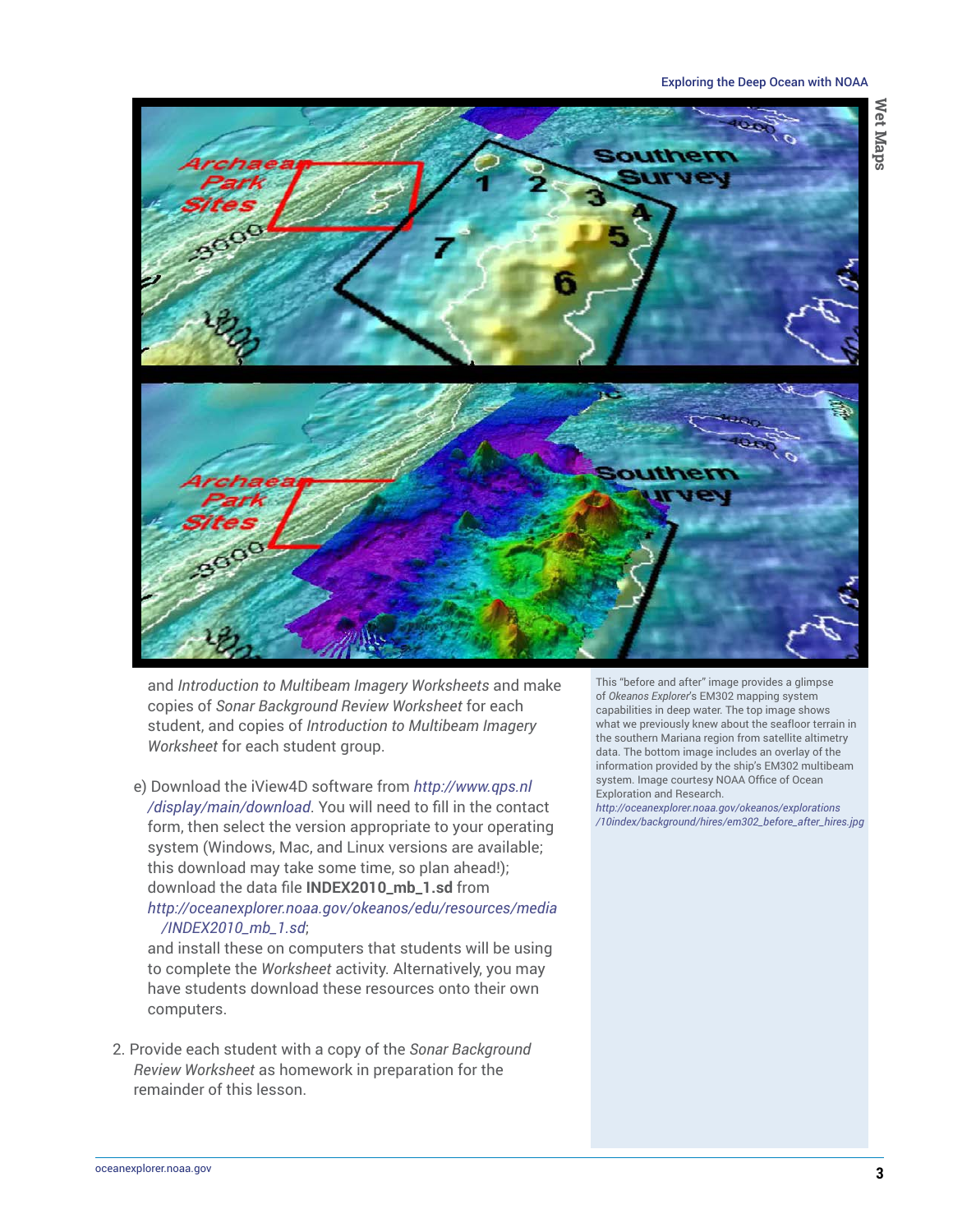

One of the EM302 transducers installed on the hull of the NOAA Ship *Okeanos Explorer* in 2008. Image courtesy NOAA Office of Ocean Exploration and Research.

*[http://oceanexplorer.noaa.gov/okeanos/explorations](http://oceanexplorer.noaa.gov/okeanos/explorations/ex1503/logs/jun6/media/em302.html) [/ex1503/logs/jun6/media/em302.html](http://oceanexplorer.noaa.gov/okeanos/explorations/ex1503/logs/jun6/media/em302.html)*



Water samples are collected from the Niskin bottles on the CTD. All 20 Niskin bottles take water samples from various depths, starting near the seafloor and ending close to the surface. Photo courtesy of Caitlin Bailey, GFOE, The Hidden Ocean 2016: Chukchi Borderlands.

*[http://oceanexplorer.noaa.gov/explorations/16arctic](http://oceanexplorer.noaa.gov/explorations/16arctic/logs/july24/media/shipton.html) [/logs/july24/media/shipton.html](http://oceanexplorer.noaa.gov/explorations/16arctic/logs/july24/media/shipton.html)*



Remotely operated vehicle *Deep Discoverer* being recovered. Image courtesy of NOAA Office of Ocean Exploration and Research, 2016 Deepwater Exploration of the Marianas.

*[http://oceanexplorer.noaa.gov/okeanos/explorations](http://oceanexplorer.noaa.gov/okeanos/explorations/ex1605/logs/may1/media/1605rovrecovery.html) [/ex1605/logs/may1/media/1605rovrecovery.html](http://oceanexplorer.noaa.gov/okeanos/explorations/ex1605/logs/may1/media/1605rovrecovery.html)*



The NOAA Ship *Okeanos Explorer*, America's ship for ocean exploration. Image courtesy NOAA. *<http://oceanexplorer.noaa.gov/okeanos/explorations/ex1702/logs/mar1/media/okeanos.html>*

3. Briefly introduce the ships of exploration NOAA Ship *Okeanos Explorer*, E/V *Nautilus*, and R/V *Falkor*; the Introduction to Ships of Exploration and Their Strategy for Ocean Exploration *[http://oceanexplorer.noaa.gov/okeanos/edu/collection/media](http://oceanexplorer.noaa.gov/okeanos/edu/collection/media/hdwe-StrategyBkgnd.pdf) [/hdwe-StrategyBkgnd.pdf](http://oceanexplorer.noaa.gov/okeanos/edu/collection/media/hdwe-StrategyBkgnd.pdf)* and the 2017 Discovering the Deep: Exploring Remote Pacific MPAs Expedition *[http://](http://oceanexplorer.noaa.gov/okeanos/explorations/ex1703/background/plan/welcome.html) [oceanexplorer.noaa.gov/okeanos/explorations/ex1703](http://oceanexplorer.noaa.gov/okeanos/explorations/ex1703/background/plan/welcome.html) [/background/plan/welcome.html](http://oceanexplorer.noaa.gov/okeanos/explorations/ex1703/background/plan/welcome.html)*.

Briefly discuss why this kind of exploration is important (for background information, please see the lesson To Boldly Go… *[http://oceanexplorer.noaa.gov/okeanos/edu/collection/media](http://oceanexplorer.noaa.gov/okeanos/edu/collection/media/wdwe_toboldlygo.pdf) [/wdwe\\_toboldlygo.pdf](http://oceanexplorer.noaa.gov/okeanos/edu/collection/media/wdwe_toboldlygo.pdf)*. Highlight the overall exploration strategy used by ships of exploration, including the following points:

- The overall strategy is to develop baseline information about the biological, geological, and water chemistry features of unexplored areas to provide a foundation for future exploration and research.
- This information includes:
	- High resolution maps of the area being explored, as well as areas that the ship crosses while underway from one location to the next (underway reconnaissance);
	- Exploration of water column chemistry and other features; and
	- High definition close-up video of biological and geological features in the exploration area (site characterization).
- This strategy relies on four key technologies:
	- Multibeam sonar mapping system and other types of sonar that can detect specific features in the water column and on the seafloor;
	- Conductivity, Temperature, and Depth profilers (CTD) and other electronic sensors to measure chemical and physical seawater properties;
	- A Remotely Operated Vehicle (ROV) capable of obtaining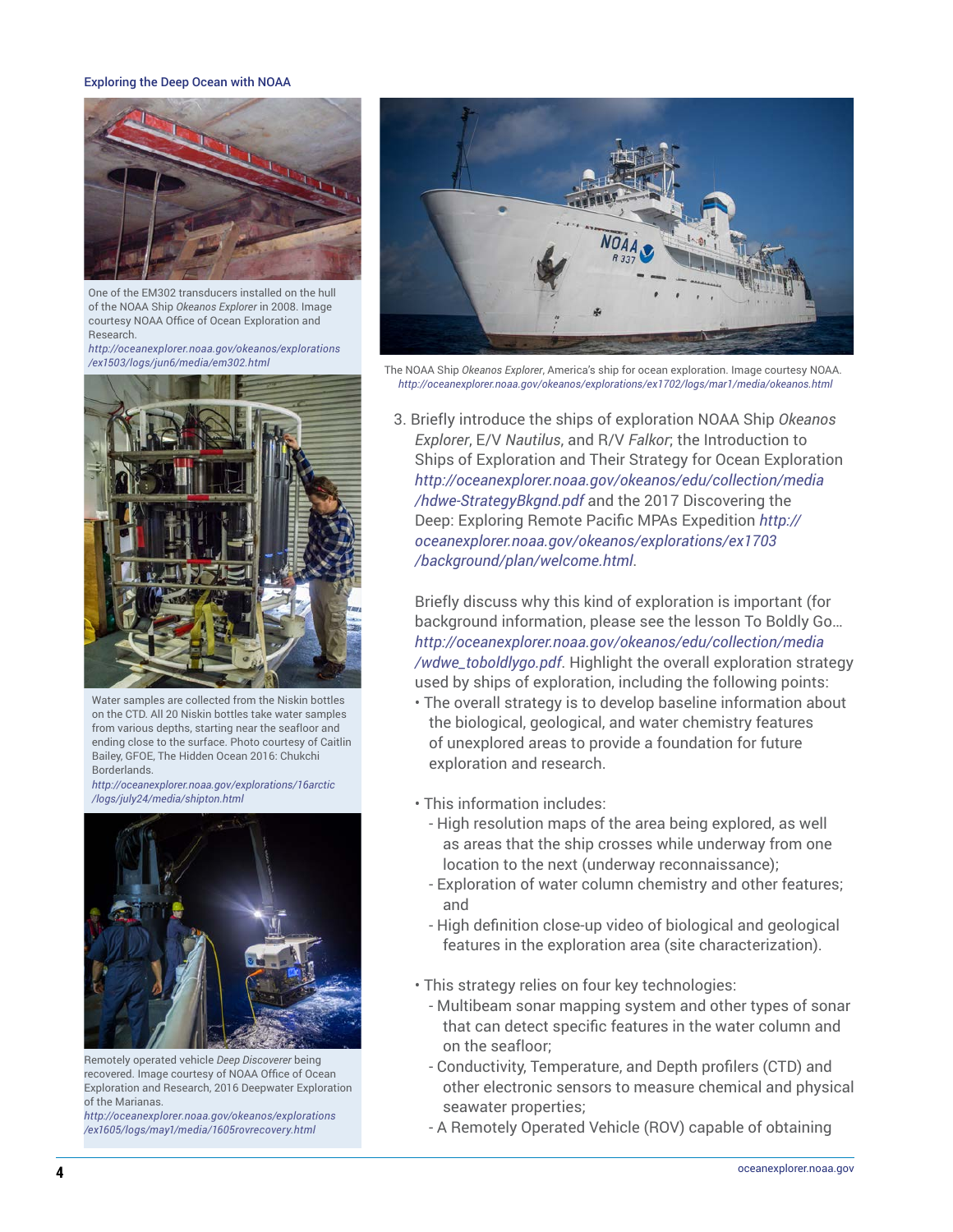

high-quality imagery and samples in depths as great as 6,000 meters; and

- Telepresence technologies that allow scientists with many different areas of expertise to observe and interact with exploration activities, though they may be thousands of miles from the ship.

You may want to show some or all of the images in the adjacent sidebar to accompany this review.

- 4. Review students' answers to questions on the *Sonar Background Review Worksheet*. These may be compared with the answers provided.
- 5. Ask students what they know about sonar, and provide additional information as necessary. Be sure students understand that sonar uses an acoustic signal or pulse of sound that is transmitted into the water by a sort of underwater speaker/microphone known as a transducer. If the seafloor or other object is in the path of the sound pulse, the sound bounces off the object and returns an "echo" to the sonar transducer. The time elapsed between the emission of the sound pulse and the reception of the echo is used to calculate the distance of the object. Since the time between transmission of a pulse and the return of its echo is the time



Example image of an echogram from EK60 fisheries sonar. The red feature is the seafloor. Green and blue areas in the water column are features with high backscatter, the lines near the surface show dense layers of biology (zooplankton, fish, gelatinous creatures, etc.), while the vertical lines are bubble plumes emanating from the seafloor. Image courtesy of the NOAA Office of Ocean Exploration and Research, Discovering the Deep: Exploring Remote Pacific MPAs.

*[http://oceanexplorer.noaa.gov/okeanos/explorations](http://oceanexplorer.noaa.gov/okeanos/explorations/ex1703/logs/mar11/media/echogram.html) [/ex1703/logs/mar11/media/echogram.html](http://oceanexplorer.noaa.gov/okeanos/explorations/ex1703/logs/mar11/media/echogram.html)*



Picture of the EK60 split-beam transducer mounted on the hull of the *Okeanos Explorer*. Image courtesy NOAA Office of Ocean Exploration and Research. *[http://oceanexplorer.noaa.gov/okeanos/explorations](http://oceanexplorer.noaa.gov/okeanos/explorations/ex1503/logs/jun6/media/ek60.html) [/ex1503/logs/jun6/media/ek60.html](http://oceanexplorer.noaa.gov/okeanos/explorations/ex1503/logs/jun6/media/ek60.html)*



Global Foundation for Ocean Exploration Video Engineer Roland Brian adjusts the zoom, focus, and lighting on remotely operated vehicle *Deep Discoverer's* main HD camera to obtain the best shot of a tiny jellyfish. Image courtesy of the NOAA OER, 2017 Laulima O Ka Moana. *[http://oceanexplorer.noaa.gov/okeanos/explorations](http://oceanexplorer.noaa.gov/okeanos/explorations/ex1706/dailyupdates/media/july27-2.html) [/ex1706/dailyupdates/media/july27-2.html](http://oceanexplorer.noaa.gov/okeanos/explorations/ex1706/dailyupdates/media/july27-2.html)*

Multibeam sonar imagery shows a plume of bubbles rising from the seafloor at Vailulu'u Seamount near American Samoa. Image courtesy of the NOAA 2017 American Samoa Expedition. *[http://oceanexplorer.noaa.gov/okeanos/explorations](http://oceanexplorer.noaa.gov/okeanos/explorations/ex1702/logs/feb22/media/vailulu2.html)*

*[/ex1702/logs/feb22/media/vailulu2.html](http://oceanexplorer.noaa.gov/okeanos/explorations/ex1702/logs/feb22/media/vailulu2.html)*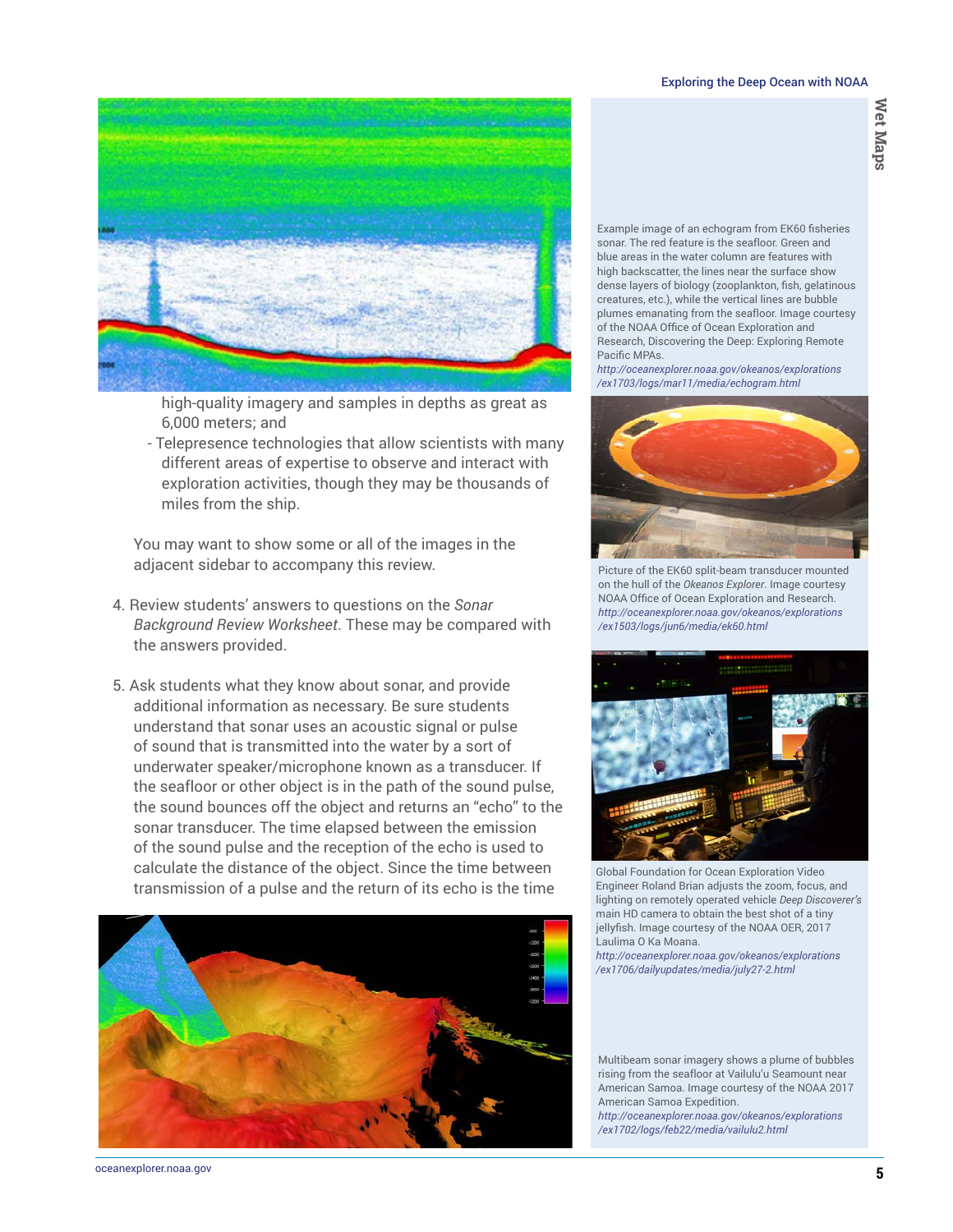

This image, from a multibeam sonar survey in the Pacific Remote Islands Marine National Monument, shows an approximately 1,700 meter seamount height difference when compared to previous satellite altimetry.

*[http://oceanexplorer.noaa.gov/edu/images](http://oceanexplorer.noaa.gov/edu/images/WetMapsImageRev.jpg) [/WetMapsImageRev.jpg](http://oceanexplorer.noaa.gov/edu/images/WetMapsImageRev.jpg)*



Typical night time mapping watch in the control room. Image courtesy NOAA OER. *[http://oceanexplorer.noaa.gov/okeanos/explorations](http://oceanexplorer.noaa.gov/okeanos/explorations/10index/logs/aug05/media/night_watch.html) [/10index/logs/aug05/media/night\\_watch.html](http://oceanexplorer.noaa.gov/okeanos/explorations/10index/logs/aug05/media/night_watch.html)*



Physical Scientist Meme Lobecker teaches Indonesian scientist Cecep Sujana how to conduct an XBT cast. The XBT measures temperature through the water column. The XBT software calculates sound velocity, which is applied to the multibeam data for accurate measure of bathymetry. *[http://oceanexplorer.noaa.gov/okeanos/explorations](http://oceanexplorer.noaa.gov/okeanos/explorations/10index/logs/aug05/media/xbt_cast.html) [/10index/logs/aug05/media/xbt\\_cast.html](http://oceanexplorer.noaa.gov/okeanos/explorations/10index/logs/aug05/media/xbt_cast.html)*

it takes the sound to travel to the bottom and back, if we know this time and the local speed of sound we can calculate the distance to the bottom (this distance is called range). The time measured between pulse transmission and echo return is the "round trip" time, so the pulse has travelled twice the range during this time. For this reason, the general formula for range is:

range =  $(1/2)$  (local speed of sound) (echo time)

A multibeam sonar system uses multiple transducers pointing at different angles on either side of a ship to create a swath of signals. The time interval between signal transmission and return echo arrival is used to estimate depth over the area of the swath. In addition to high-resolution maps, multibeam data can be used to create three-dimensional models or even "fly-through" videos that simulate a trip across the area being mapped. You may want to show one or more of the images or video clips referenced in Step 1c.

Describe the role of multibeam sonar in ocean exploration aboard *Okeanos Explorer*. The image above shows how much *Okeanos Explorer*'s EM302 mapping system adds to what we know about seafloor terrain. *[http://oceanexplorer.noaa.gov/edu](http://oceanexplorer.noaa.gov/edu/images/WetMapsImageRev.jpg) [/images/WetMapsImageRev.jpg](http://oceanexplorer.noaa.gov/edu/images/WetMapsImageRev.jpg)*

Students should realize that multibeam and other sonar systems are the key technology for the "reconnaissance" component of the overall exploration strategy, and provides the "big picture" view as scientists explore the sea floor and the water column.

Show this image *[http://oceanexplorer.noaa.gov/okeanos](http://oceanexplorer.noaa.gov/okeanos/explorations/10index/logs/hires/xbt_cast_hires.jpg) [/explorations/10index/logs/hires/xbt\\_cast\\_hires.jpg](http://oceanexplorer.noaa.gov/okeanos/explorations/10index/logs/hires/xbt_cast_hires.jpg)* in which two scientists are conducting an XBT cast during the INDEX-SATAL 2010 Expedition. Be sure students understand that an XBT is an "expendable bathythermograph" which measures temperature through the water column. Ask students why this information is important to accurate multibeam operations. Students should realize that temperature affects the local speed of sound, which we have to know in order to calculate range as described above.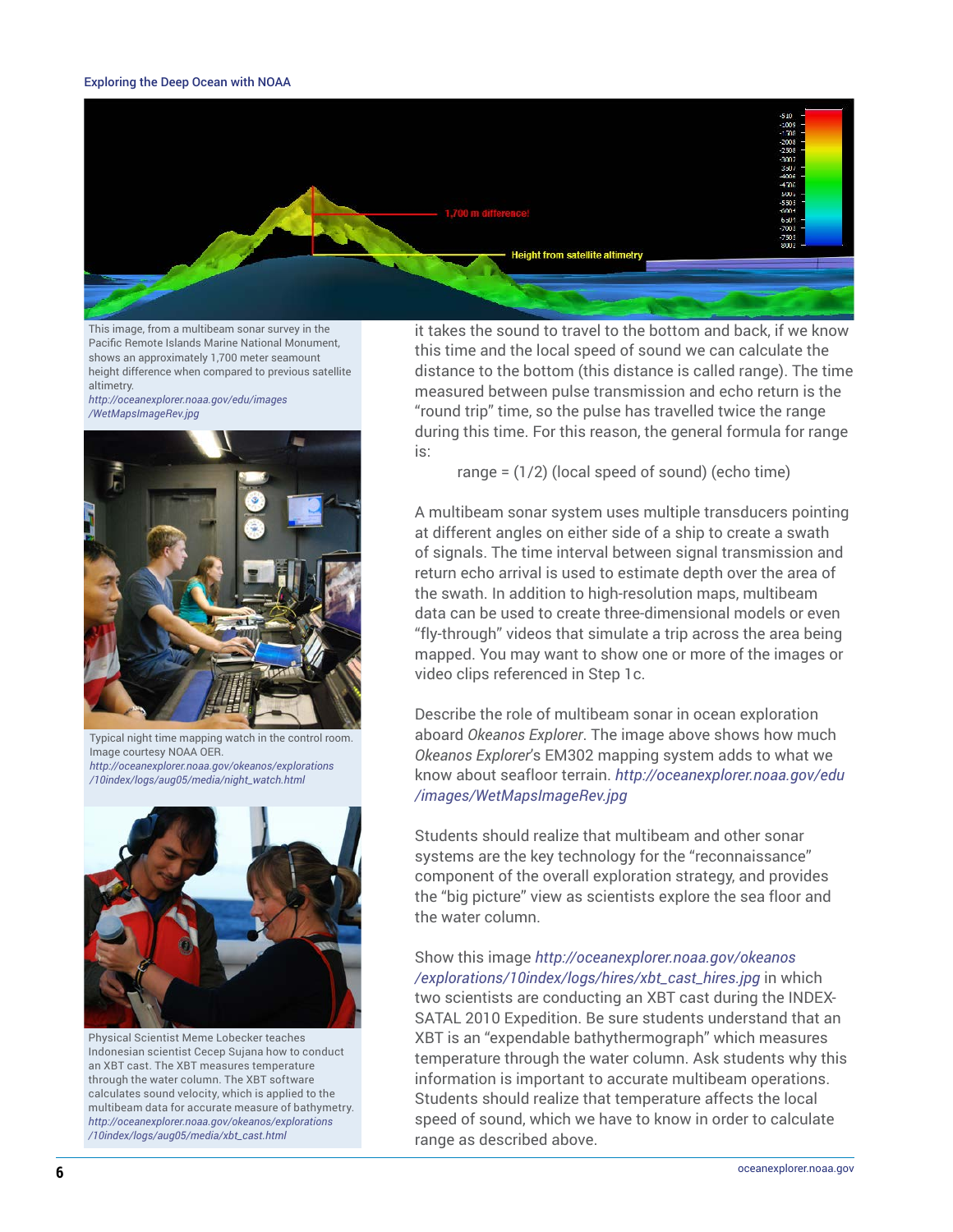- 6. Provide each student group with a copy of the *Introduction to Multibeam Imagery Worksheet*, and ensure that students have access to the software and file referenced in Step 1e. Tell students that this activity is intended to familiarize them with multibeam imagery and how it can be manipulated to answer basic questions about features on the ocean floor. You may also want to mention that this skill will enable them to investigate additional images that will be available from future ocean exploration missions.
- 7. When students have answered the questions on the *Introduction to Multibeam Imagery Worksheet*, lead a discussion of their results. Students' answers may be compared with the answers provided.

## **The BRIDGE Connection**

*[www.vims.edu/bridge/](http://www.vims.edu/bridge/)* – Scroll over "Ocean Science Topics" in the menu on the left side of the page, then "Human Activities," then click on "Habitats" then select "Deep Ocean" for activities and links about deep ocean ecosystems.

## **The "Me" Connection**

Have students write a brief essay describing a backpacking trip across a landscape having the topography shown in the multibeam image used for the activity in this lesson.

#### **Connections to Other Subjects**

English Language Arts, Mathematics, Social Studies

### **Assessment**

Class discussions and students' work with the mapping simulation activity provide opportunities for assessment.

#### **Multimedia Discovery Missions**

*<http://www.oceanexplorer.noaa.gov/edu/learning/welcome.html>* Click on the links to Lessons 1, 5 and 6 for interactive multimedia presentations and Learning Activities on Plate Techtonics, Chemosynthesis and Hydrothermal Vent Life, and Deep-Sea Benthos.

## **Other Relevant Lessons from NOAA OER**

#### **The Ridge Exploring Robot**

*[http://oceanexplorer.noaa.gov/explorations/10chile/background/edu](http://oceanexplorer.noaa.gov/explorations/10chile/background/edu/media/robot.pdf) [/media/robot.pdf](http://oceanexplorer.noaa.gov/explorations/10chile/background/edu/media/robot.pdf)*

Focus: Autonomous Underwater Vehicles/Marine Navigation (Grades 9-12; Earth Science/Mathematics)



#### **Latitude and Longitude**

If students are not familiar with the concepts of latitude and longitude, see The Robot Archaeologist (*[http://oceanexplorer.noaa.gov](http://oceanexplorer.noaa.gov/explorations/09newworld/background/edu/media/robot.pdf) [/explorations/09newworld/background/edu](http://oceanexplorer.noaa.gov/explorations/09newworld/background/edu/media/robot.pdf) [/media/robot.pdf](http://oceanexplorer.noaa.gov/explorations/09newworld/background/edu/media/robot.pdf)*), page 11.

#### **Degrees, Minutes, Seconds or Decimal Degrees?**

The iView4D software provides longitude and latitude (x and y "Geo Coords" on the bottom left of the viewer window) in degrees, minutes, and seconds; but the Digital Atlas uses the decimal degree format.

To convert degrees/minutes/seconds to decimal degrees:

- 1. Convert seconds to minutes, and add to minutes.
- 2. Convert minutes to degrees, and add to degrees.

For example, to convert 4° 44' 49" to decimal degrees:

- 1. Divide 49" by 60 seconds/minute = 0.81667; add to 44' = 44.81667'
- 2. Divide 44.81667' by 60 minutes/degree = 0.74694°; add to 4° = 4.74694°

To convert decimal degrees to degrees/ minutes/seconds:

- 1. Multiply the decimal portion of the number by 60. The whole number portion of the result is minutes.
- 2. Multiply the decimal portion of the result by 60 to find the number of seconds.

For example, to convert 4.74694° to degrees/ minutes/seconds:

- 1. Multiply 0.74694 by 60 = 44.8164. The number of minutes is 44.
- 2. Multiply 0.8164 by 60 = 48.984. The number of seconds is 49.

So, 4.74694° = 4° 44' 49"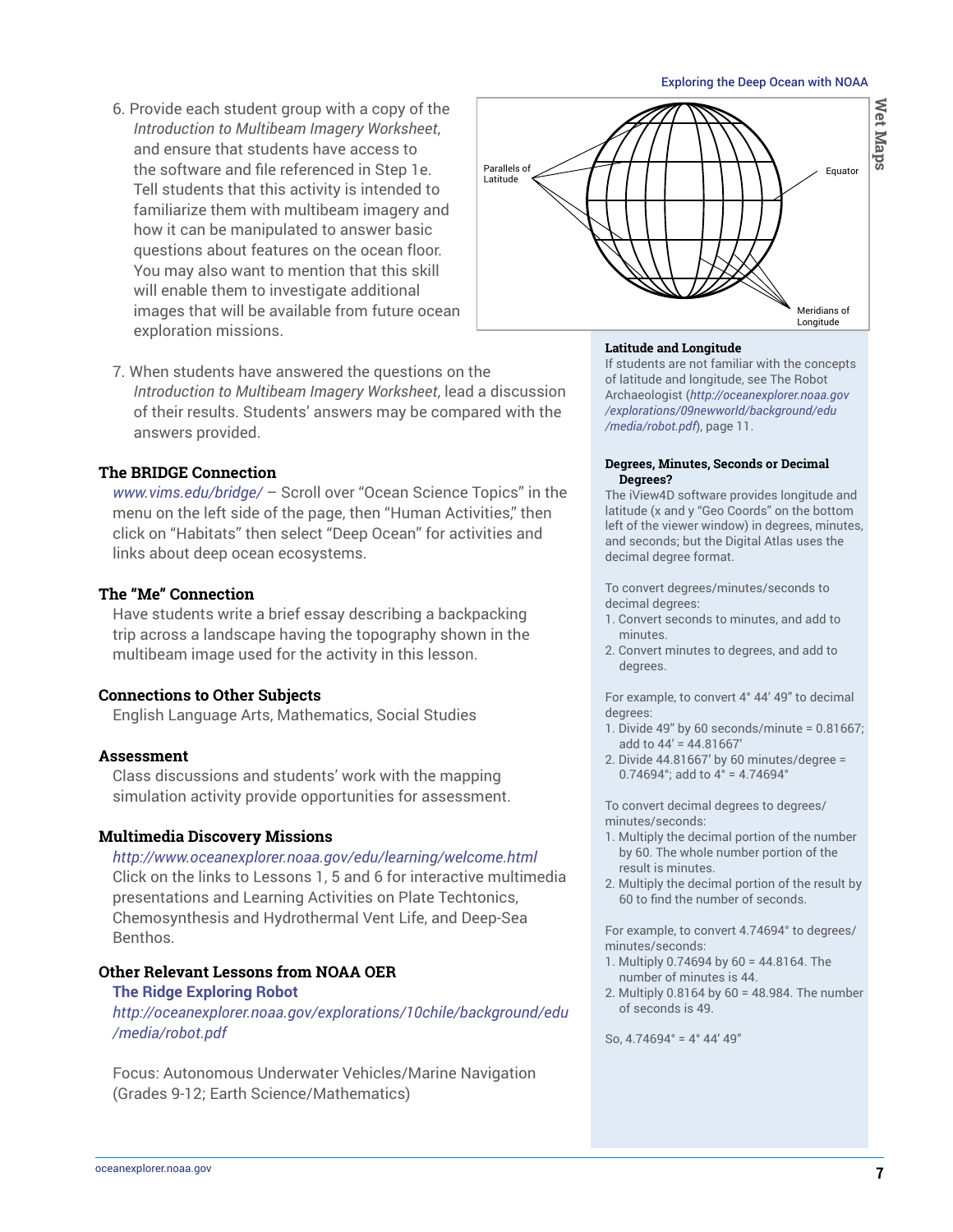

**The Next Generation Science Standards** The Next Generation Science Standards integrate three dimensions within each standard: Science and Engineering Practices, Disciplinary Core Ideas, and Crosscutting Concepts. The standards are written as student performance expectations. While specific performance expectations may emphasize only a few of the practice categories, teachers are encouraged to utilize several practices in any instruction. Similarly, only a few crosscutting concepts may be emphasized, but this is not intended to limit instruction.

Students explain a three-phase strategy that uses an Autonomous Underwater Vehicle (AUV) to locate, map, and photograph previously undiscovered hydrothermal vents; design a survey program to provide a photomosaic of a hypothetical hydrothermal vent field; and calculate the expected position of the AUV based on speed and direction of travel.

#### **Sound Pictures**

*[http://oceanexplorer.noaa.gov/explorations/10sanandreas](http://oceanexplorer.noaa.gov/explorations/10sanandreas/background/edu/media/soundpics912.pdf) [/background/edu/media/soundpics912.pdf](http://oceanexplorer.noaa.gov/explorations/10sanandreas/background/edu/media/soundpics912.pdf)*

Focus: Sonar (Grades 9-12; Physical Science)

Students explain the concept of sonar, describe the major components of a sonar system; explain how multibeam and side-scan sonar systems are useful to ocean explorers; and simulate sonar operation using a motion detector and a graphing calculator.

## **Next Generation Science Standards and Ocean Literacy Essential Principles and Fundamental Concepts**

This lesson supports the Ocean Literacy Essential Principles and Fundamental Concepts as indicated here *[http://oceanexplorer](http://oceanexplorer.noaa.gov/okeanos/edu/collection/media/hdwe-Standards.pdf) [.noaa.gov/okeanos/edu/collection/media/hdwe-Standards.pdf](http://oceanexplorer.noaa.gov/okeanos/edu/collection/media/hdwe-Standards.pdf)*. Additionally, while it is not intended to target specific Next Generation Science Standards, activities in this lesson may be used to address specific elements of the NGSS as described below.

#### **Specific NGSS Performance Expectation relevant to this lesson is:**

MS-ESS2-3. Analyze and interpret data on the distribution of fossils and rocks, continental shapes, and seafloor structures to provide evidence of the past plate motions. [Clarification Statement: Examples of data include similarities of rock and fossil types on different continents, the shapes of the continents (including continental shelves), and the locations of ocean structures (such as ridges, fracture zones, and trenches).] [Assessment Boundary: Paleomagnetic anomalies in oceanic and continental crust are not assessed.]

Discussion about multibeam sonar may be linked to the geographic distribution of underwater volcanoes and how this distribution provides evidence of plate motions.

#### **For Information and Feedback**

We value your feedback on this lesson, including how you use it in your formal/ informal education settings. Please send your comments to: *oceanexeducation[@noaa.gov](mailto:oceanexplorer.noaa.gov?subject=Feedback)*

#### **Acknowledgments**

Produced by Mel Goodwin, PhD, Marine Biologist and Science Writer, Charleston, SC. Design/layout: Coastal Images Graphic Design, Charleston, SC. If reproducing this lesson, please cite NOAA as the source, and provide the following URL:

*<http://oceanexplorer.noaa.gov>*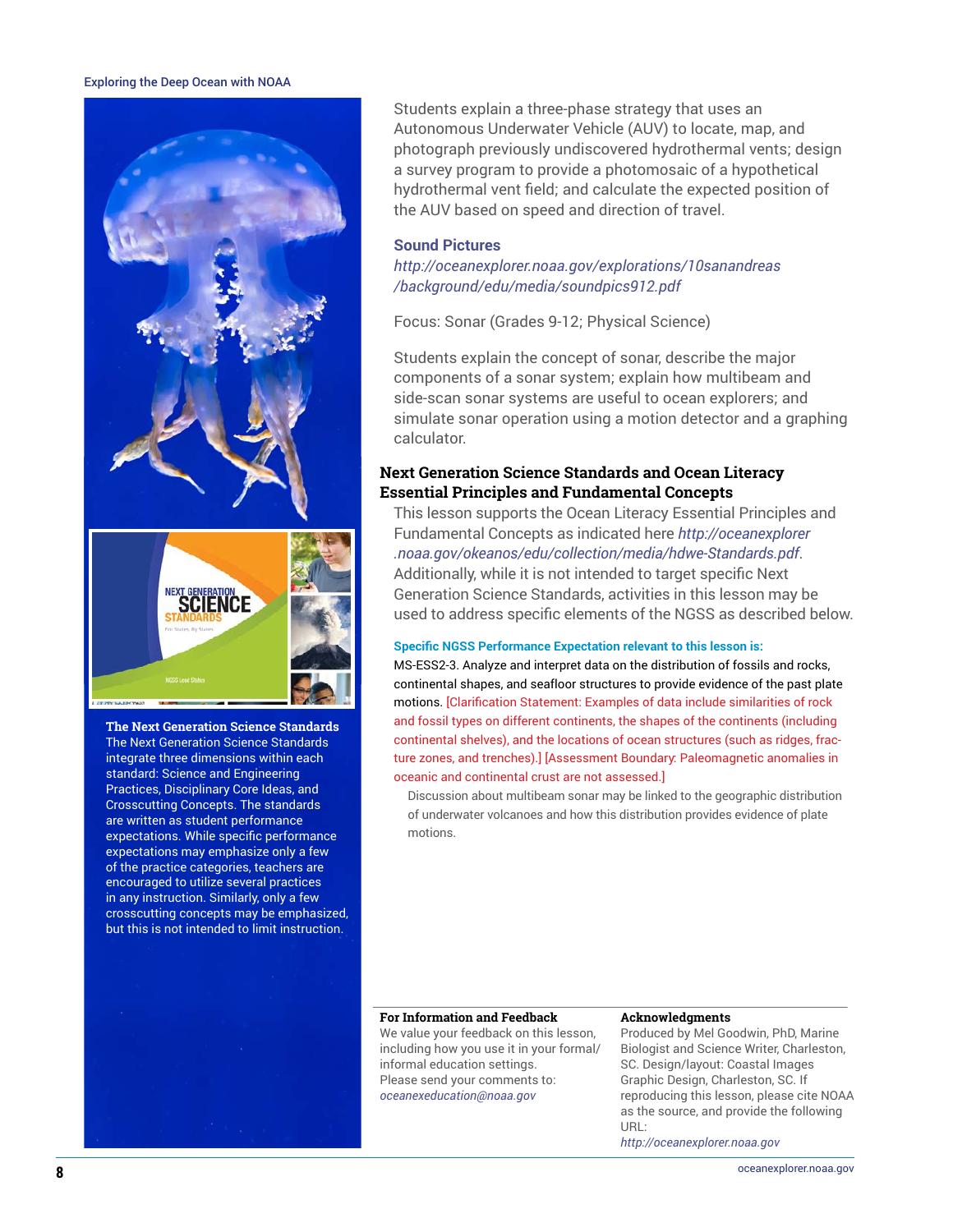

## **Sonar Background Review Worksheet**

- 1. How are sound waves in water different from electromagnetic waves such as light or radio waves?
- 2. What are some conditions that affect the speed of sound waves travelling in water?
- 3. Sound waves may be thought of as a sequence of moving pressure fronts. What is the term for the physical distance between two consecutive pressure fronts?
- 4. What is the term for the number of pressure fronts that pass a stationary point in a certain amount of time?
- 5. What is the mathematical relationship between the properties described in Questions 3 and 4?
- 6. When a sound wave moving through water encounters a change in temperature, what happens to the properties described in Questions 3 and 4?
- 7. When a sound wave moves through the water, what is it that is actually moving?
- 8. Instruments called hydrophones measure the changes in pressure caused by the pressure fronts of a sound wave. If one sound wave is found to cause greater pressure changes than another sound wave, what does this indicate about the two waves?
- 9. The pressure caused by a sound wave is directly related to a third property of waves. What is this property?
- 10. What happens to the property identified in Question 9 as a sound wave moves through water?
- 11. How is the effect identified in Question 10 related to the property identified in Question 4?
- 12. When a sound wave moving through water encounters another medium, such as rock or sand, what are three things that happen to the quantity identified in Question 7?

Section of map showing planned mapping survey lines in yellow. Publicly available bathymetry in the background downloaded from NOAA's National Centers for Environmental Information archives and collected on various survey platforms. Image courtesy of the NOAA OER.*[http://oceanexplorer](http://oceanexplorer.noaa.gov/okeanos/explorations/ex1707/media/ex1707-fz.html) [.noaa.gov/okeanos/explorations/ex1707/media/ex1707-fz.html](http://oceanexplorer.noaa.gov/okeanos/explorations/ex1707/media/ex1707-fz.html)*

**9** [oceanexplorer.noaa.gov](http://oceanexplorer.noaa.gov)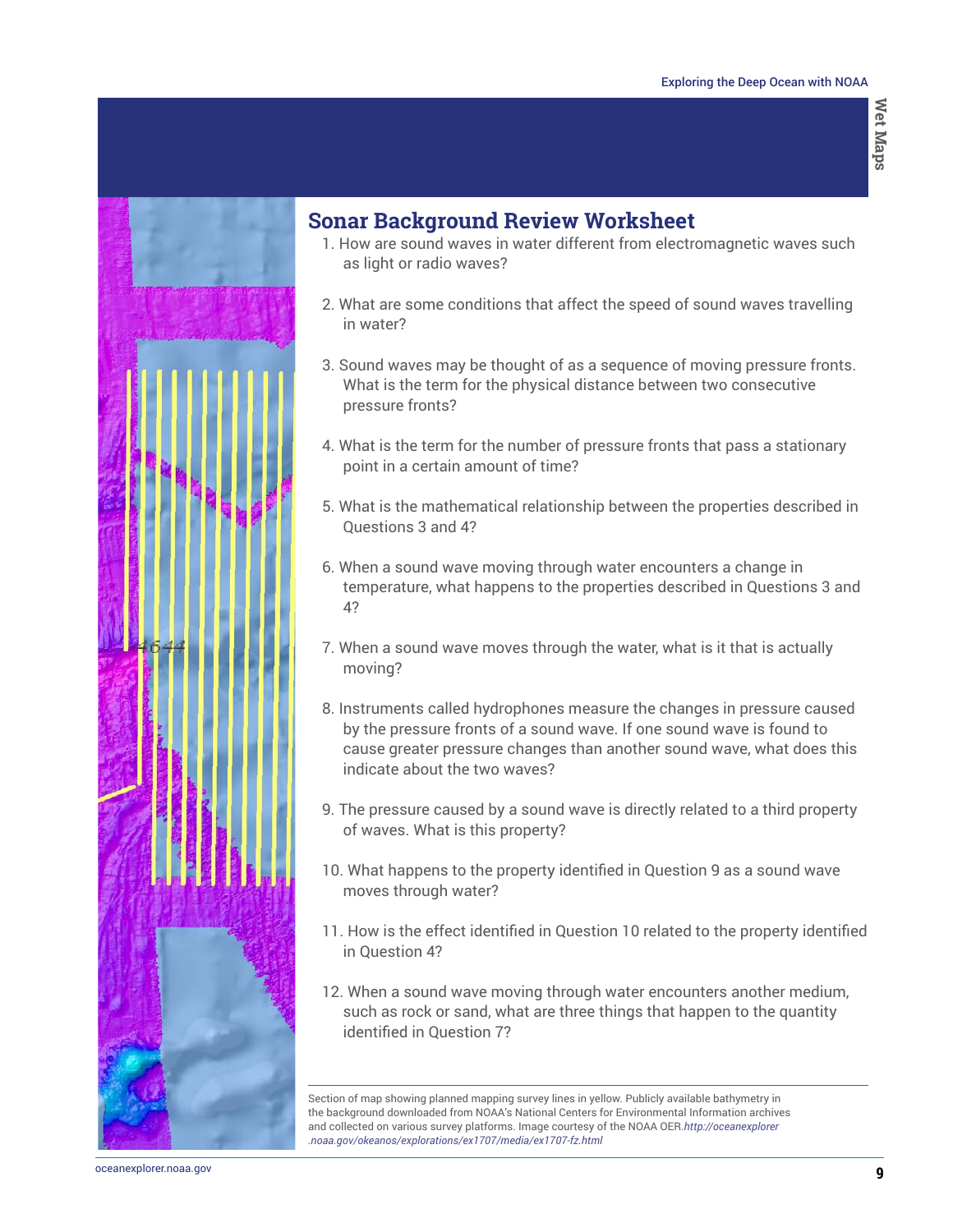

## **Sonar Background Review Worksheet Answers**

- 1. Sound waves in water move as compression waves, while electromagnetic waves are transverse waves.
- 2. The speed of sound waves travelling in water is affected by conditions of the water such as salinity, pressure, and temperature; the speed of sound waves under a particular set of these conditions is called the local speed of sound. In the ocean, the speed of sound is about 1,500 meters per second.
- 3. The physical distance between two consecutive pressure fronts in a sound wave is wavelength.
- 4. The number of pressure fronts that pass a stationary point in a certain amount of time is the frequency of the wave.
- 5. The mathematical relationship between wavelength and frequency is: speed of sound = frequency x wavelength Typically, wavelength is measured in meters (m), and frequency is measured in cycles per second (Hz), so units for the speed of sound are meters per second.
- 6. When a sound wave moving through water encounters a change in temperature, the local speed of sound and wavelength change, but frequency remains constant.
- 7. When a sound wave moves through the water, energy is the thing that actually moves.
- 8. If one sound wave induces a greater pressure change than another sound wave, the first sound wave contains more energy.
- 9. The pressure caused by a sound wave is directly related to the amplitude of the wave, which is related to the acoustic energy of the wave; higher amplitude waves contain more energy.
- 10. When a sound wave moves through water, it gradually loses some of its energy, so its amplitude is reduced.
- 11. Sound waves with higher frequencies lose energy more rapidly than those with lower frequencies.
- 12. When a sound wave moving through water encounters another medium, some of its energy is transferred into the new medium, some of it is reflected off the surface of the medium, and the rest is scattered in all directions. How much energy is reflected and how much is scattered depends on the characteristics of the medium and the angle at which the wave strikes the medium (angle of incidence). The energy that is reflected maintains the frequency characteristics of the original sound wave.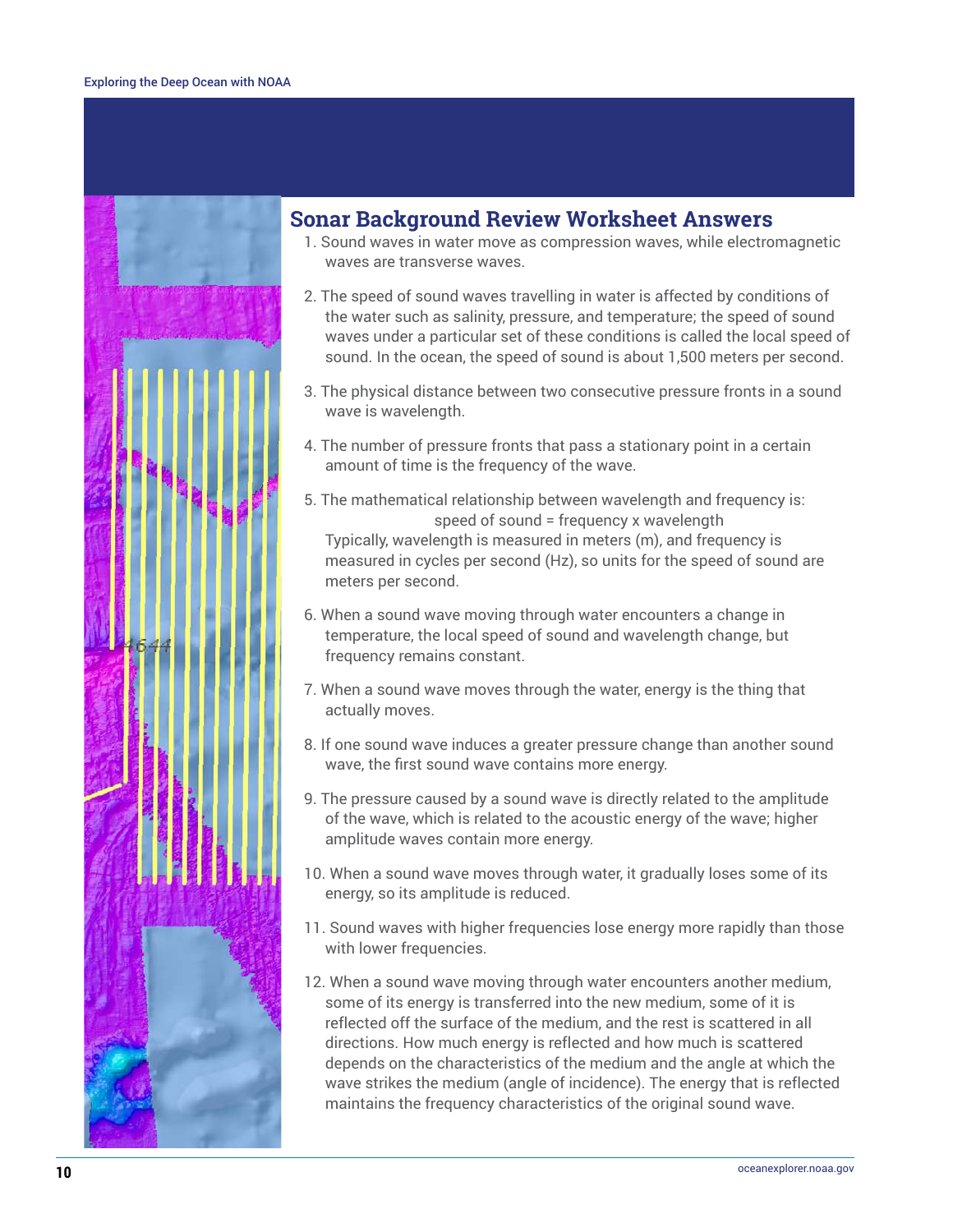

## **Introduction to Multibeam Imagery Worksheet**

1. Launch the iView4D software. Your screen should resemble Figure 1. Note the Rotation Control Rings near the top center and mid-left side of the screen. If your screen doesn't look like Figure 1, be sure "Bounds" is checked under the "View" drop-down menu.

**Figure 1.**



2. Open the file, **INDEX2010\_mb\_1.sd**. Now your screen should resemble Figure 2.

This is a multibeam sonar image of the Kawio Barat submarine volcano which was identified as a priority for exploration during the INDEX-SATAL 2010 Expedition.





The ocean floor is shown as a three-dimensional image. The x-axis represents longitude, the y-axis represents latitude, and the z-axis represents depth. When you move the cursor over the image, the window

The NOAA Office of Ocean Exploration and Research pursues every opportunity to map, sample, explore, and survey at planned destinations as well as during transits; "Always Exploring" is a guiding principle. Mapping data is collected at all times when the ship is transiting and underway. This image shows the multibeam bathymetry data acquired during the ship's transit west from Oahu to the Johnston Atoll Unit. Image courtesy of the NOAA OER. *<http://oceanexplorer.noaa.gov/okeanos/explorations/ex1706/dailyupdates/media/july11.html>*

**11** [oceanexplorer.noaa.gov](http://oceanexplorer.noaa.gov)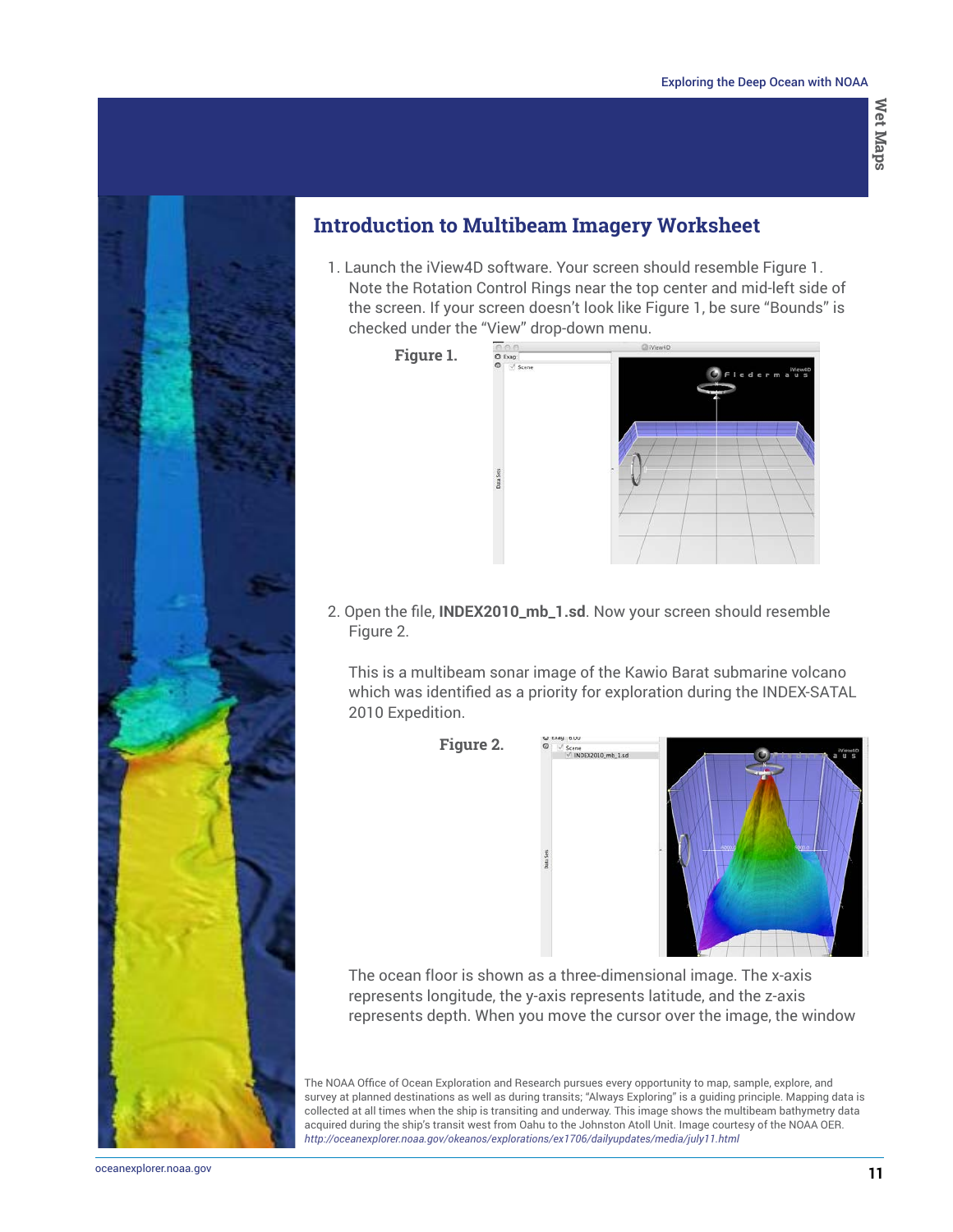

near the bottom of the screen shows the geo coordinates (x, y, and z) for the location beneath the cursor.

The Rotation Control Ring near the top allows you to rotate the image around the vertical axis, and the Rotation Control Ring on the left allows you to rotate the image around the horizontal axis. Alternatively, you can left-click (simple click on a Macintosh platform) and drag up or down to rotate the image around the horizontal axis, or left-click and drag left or right to rotate the image around the vertical axis.

You can zoom the image by right-clicking (or control-clicking on a Macintosh platform) in the middle of the image, then dragging to zoom in or out.

Some images use "vertical exaggeration" to show features more clearly. This means that the vertical scale is larger than the horizontal scale so vertical features are magnified. You can control the amount of vertical exaggeration by clicking and dragging the cone-shaped object on the vertical scale line near the middle of the image. Numbers on the scale lines show the relative horizontal and vertical scales.

Experiment with these controls to find out how they allow you to manipulate the image.

- 3. Answer the following questions:
	- a. What are the northern and southern latitude boundaries for this image? (Hint: The Rotation Control Ring on the left allows you to rotate the image so that you are looking straight down.)
	- b. What are the eastern and western longitude boundaries for this image?
	- c. The deepest parts of the image are approximately how deep?
	- d. How deep is the shallowest part of this volcano? (Hint: Increasing the vertical exaggeration will make it easier to spot the shallowest portion.)
	- e. What is the approximate diameter of the volcano at its base? (Hint: One minute of latitude is equal to one nautical mile, which is equal to 1.852 km; but note that the squares on the Fledermaus image are not necessarily equal to one minute.)
	- f. What is the approximate slope of the volcano? (Hint: Think of the volcano as a right triangle whose base is one-half the volcano's diameter.)
	- g. Often, areas where local topography is steep or very changeable will also be areas that have a variety of biological organisms. What is the approximate location of an area on the volcano that seems to have this kind of topography? (Hint: This is easier to see without vertical exaggeration.)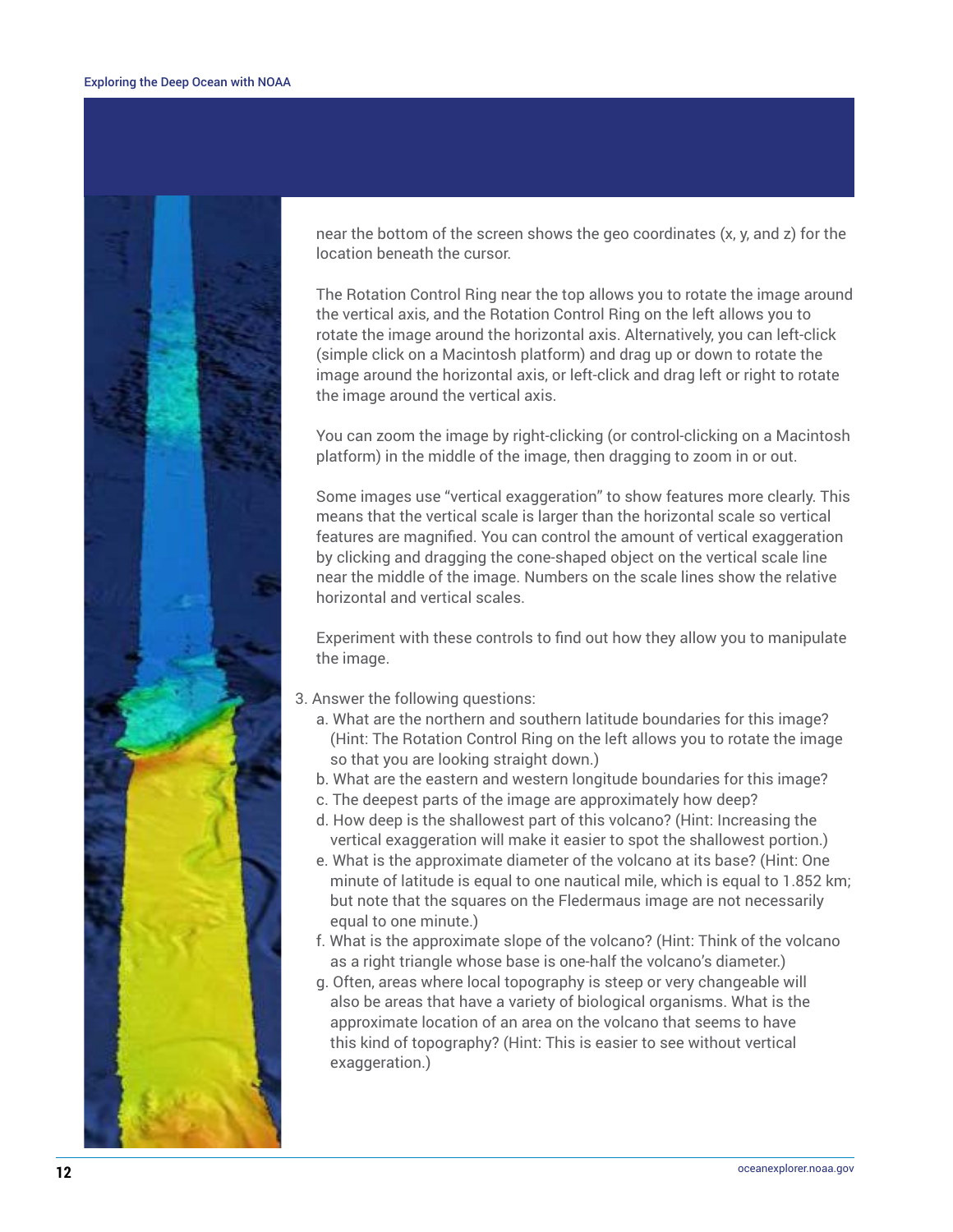# **Answers for Multibeam Imagery Worksheet**

- a. The northern and southern latitude boundaries for the image are about 4° 44' 49" (4.7469°) N latitude and about 4° 36' 10" (4.6028°) N latitude respectively. Reading the numbers on the latitude and longitude scales can be difficult; an easier way to find this information is to rotate the image so that we are directly overhead, then place the cursor near the edges of the image and read the latitude and longitude coordinates from the window on the lower left.
- b. The eastern and western longitude boundaries for this image are about 125° 9' 39" (125.1608°) E longitude and about 125° 01' 02" (125.0172°) E longitude, respectively.
- c. The deepest parts of the image are approximately 5,400 meters deep (near the northwestern edge of the image).
- d. The shallowest part of this volcano is about 1,870 meters deep.
- e. We can estimate the diameter of the volcano by finding the north and south latitude boundaries of the base. If we use the edge of the light blue shading as the base (the actual base is deeper than this, but is not completely shown in the image; students may select a different outer boundary, in which case the following calculations will need to be adjusted, but the calculation technique is the same), the northern latitude boundary is about 4° 44' 21" (4.73917°) N, and the southern latitude boundary is about 4° 36' 16" (4.60444°) N. The difference between these numbers is 8' 5". Since one minute of arc is equal to 60 seconds of arc, 5 seconds is equal to

$$
5 \div 60 = 0.083
$$
 minute

So the diameter is approximately 8.083 minutes, which is equal to 8.083 nautical miles, which is equivalent to

$$
8.083 \text{ nm} \cdot 1.852 \text{ km} = 14.97 \text{ km}
$$

f. To calculate the approximate slope of the volcano using the triangle hint, we need to know the diameter and height of the volcano. If we continue to use the edge of the light blue shading as the base, the depth at this point is about 4,539 m. Since the shallowest part of the volcano is about 1,870 m, its height is approximately 2,669 m. If the base of the triangle is one-half the volcano's diameter, this is equal to

0.5 • 14.97 km = 7.485 km = 7,485 m

The slope of the volcano is the angle between the side of the triangle and its base. The tangent of this angle is equal to the height divided by the base:

tan slope = 2,669 m  $\div$  7,485 m = 0.357

- The arctangent of 0.357 is the angle of the slope, which is equal to 19.6 degrees. If we set the vertical exaggeration in the upper left window to 1.0 (no exaggeration), this estimation looks reasonable.
- g. The deep valley on the southwestern side of the volcano, running roughly between 4° 40' 24" (4.6733°) N, 125° 5' 11" (125.0864°) E and 4° 39' 38" (4.6606°) N, 125° 4' 44" (125.0789°) E appears to have relatively steep topography and would be an interesting place to look for biological organisms.

**13** [oceanexplorer.noaa.gov](http://oceanexplorer.noaa.gov)